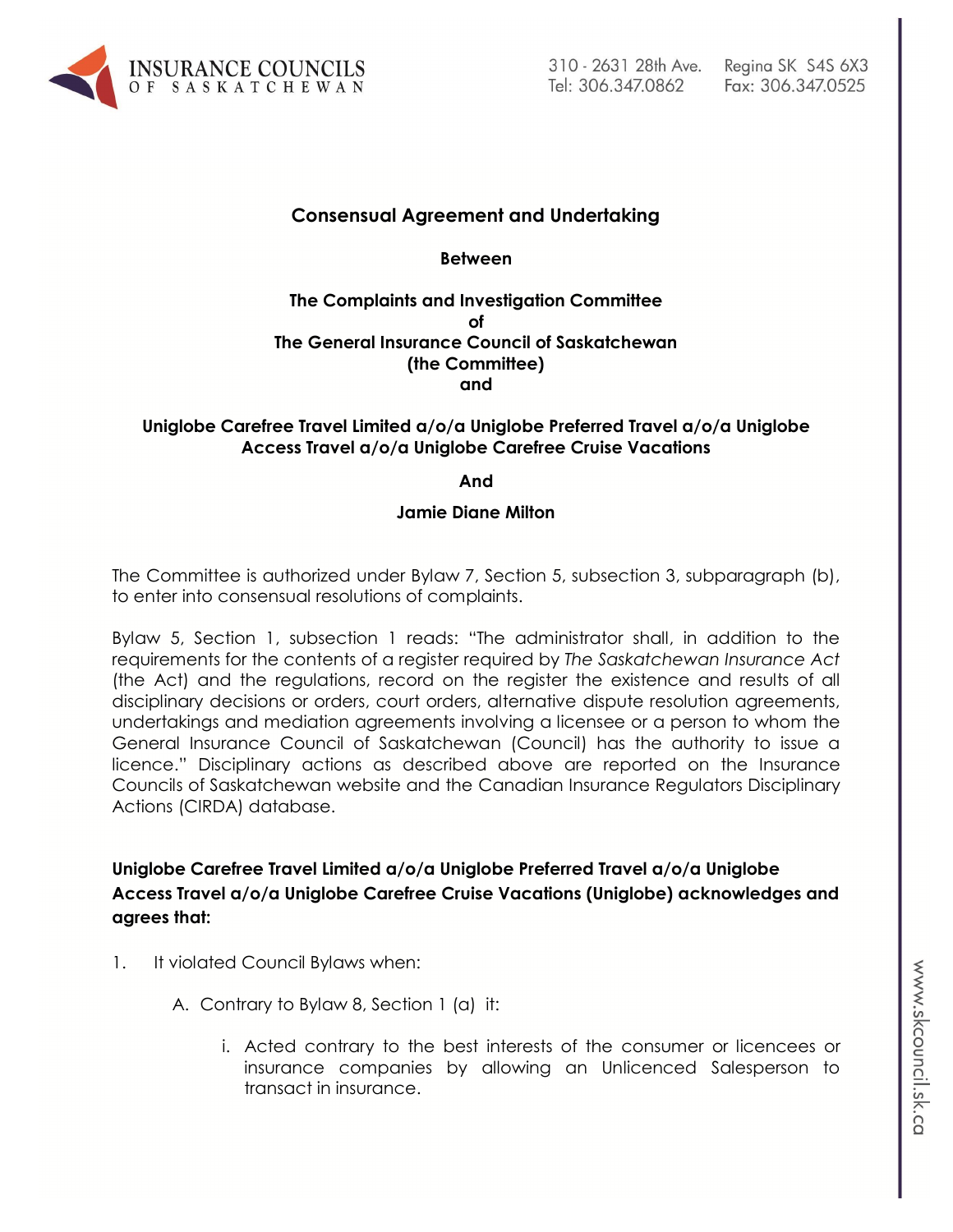- B. Contrary to Bylaw 8, section 2 (g) it violated provisions of the Act, the regulations or the bylaws when it:
	- i. Acted contrary to Section 418, when it appointed, permitted or authorized any person to do any of the things in respect of which a licence is required unless the person is the holder of a subsisting licence.
	- ii. Acted contrary to Section 444, when it compensated an unlicensed individual for sales of insurance while they did not hold an active licence.

# **Jamie Diane Milton (Milton) acknowledges and agrees that:**

- 2. Milton violated Council Bylaws when:
	- A. Contrary to Bylaw 8, Section 2, subsection (r)
		- i. She failed to exercise reasonable and prudent oversight when acting in a supervisory capacity.

### **Uniglobe and Milton acknowledge and agree that:**

- 3. Their rights to appear before a Discipline Committee of Council have been explained to them and they fully understand their rights and/or obligations under Council Bylaw 10;
- 4. They waive their rights to appear before a Discipline Committee and undertake not to exercise any appeal rights they may have under Council Bylaw 10, Section 3 of the Act as it relates to matters set out in this Consensual Agreement and Undertaking (Agreement).
- 5. This Agreement does not preclude Council from pursuing any other investigations against Uniglobe and/or Milton for activities not identified in this Agreement that may be in violation of Council Bylaws or the Act.
- 6. Uniglobe and Milton have been advised by the Committee that it is in their best interests to obtain independent legal advice before entering into this Agreement.
	- a. Uniglobe and Milton have obtained such independent legal advice and is satisfied with the same, prior to executing this Agreement, or
	- b. Uniglobe and Milton have willingly chosen not to obtain such advice prior to executing this Agreement.
- 7. Uniglobe and Milton hereby affirm that they have read and understood the terms of this Agreement, and are signing it voluntarily and of their own free will.